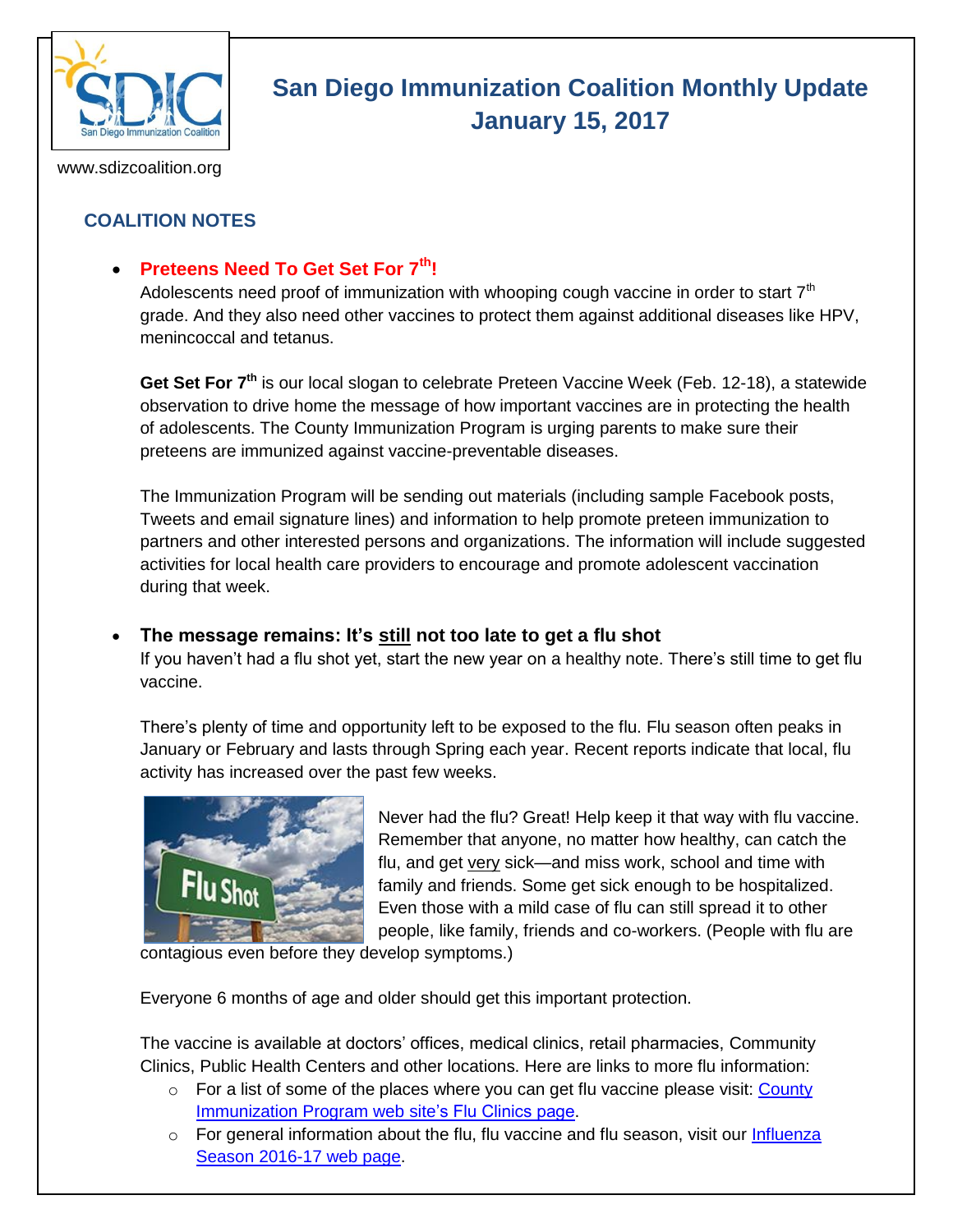#### **Gift yourself the gift of health to start 2017. Get flu vaccine!**

#### **Flu Shot Myths Can be Hazardous to Your Health**

Flu shot myths may keep some people from getting protected. Don't let these myths make you more vulnerable to the flu. Check out our [Flu Shot Myths Page](https://insight.livestories.com/s/debunking-common-flu-vaccine-myths/561fdc42a750b378cac5af6a/) for more information.

#### **Tips to Protect Your Health in 2017**

Want to learn more about how you can help avoid getting sick with the flu, colds and other respiratory diseases (and avoid spreading illness to others)? Read on:

- o Cover your coughs and sneezes. Use a tissue or your arm.
- o Wash your hands often, with plenty of soap and warm water.
- o Stay away from sick people whenever possible.
- o Stay home when you're sick.
- o Get enough rest, exercise regularly and eat a healthy diet.



By the way, you can help protect your health all year, not just during flu season, with these tips.

 **Reminder: the next SDIC General Meeting is scheduled for Wednesday, Feb. 1st .**  The next SDIC General Meeting will be held on Wednesday, Feb.  $1<sup>st</sup>$ . Starting time is the same, 12:30 pm, and it will be held in the San Diego Room at the HHSA Rosecrans Health Services Complex (3851 Rosecrans St., San Diego). Mark your calendars and see you there!

### **HEALTH CARE PROVIDER NEWS**

#### **"CDC Recommends Use of 2-Dose Schedule for HPV vaccination"**

According to a report published in the CDC's Morbidity and Mortality Weekly Report on Dec. 16, 2016: "Vaccination against human papillomavirus (HPV) is recommended to prevent HPV infections and HPV-associated diseases, including cancers. Routine vaccination at age 11 or 12 years has been recommended by the Advisory Committee on Immunization Practices (ACIP) since 2006 for females and since 2011 for males... This report provides recommendations and guidance regarding use of HPV vaccines and updates ACIP HPV vaccination recommendations previously published in 2014 and 2015...This report includes new recommendations for use of a 2-dose schedule for girls and boys who initiate the vaccination series at ages 9 through 14 years. Three doses remain recommended for persons who initiate the vaccination series at ages 15 through 26 years and for immunocompromised persons." Read the entire report [online.](https://www.cdc.gov/mmwr/volumes/65/wr/mm6549a5.htm)

## **COUNTY PHC IMMUNIZATION CLINICS: ELIGIBILITY**

 **Eligibility for Immunizations at County Public Health Centers; Important Information** 

The following individuals are eligible to receive immunizations at County Public Health Centers:

- Children and adults who do not have health insurance (adults—only certain vaccines available).
- Adults whose health insurance does not include vaccines (only certain vaccines available).